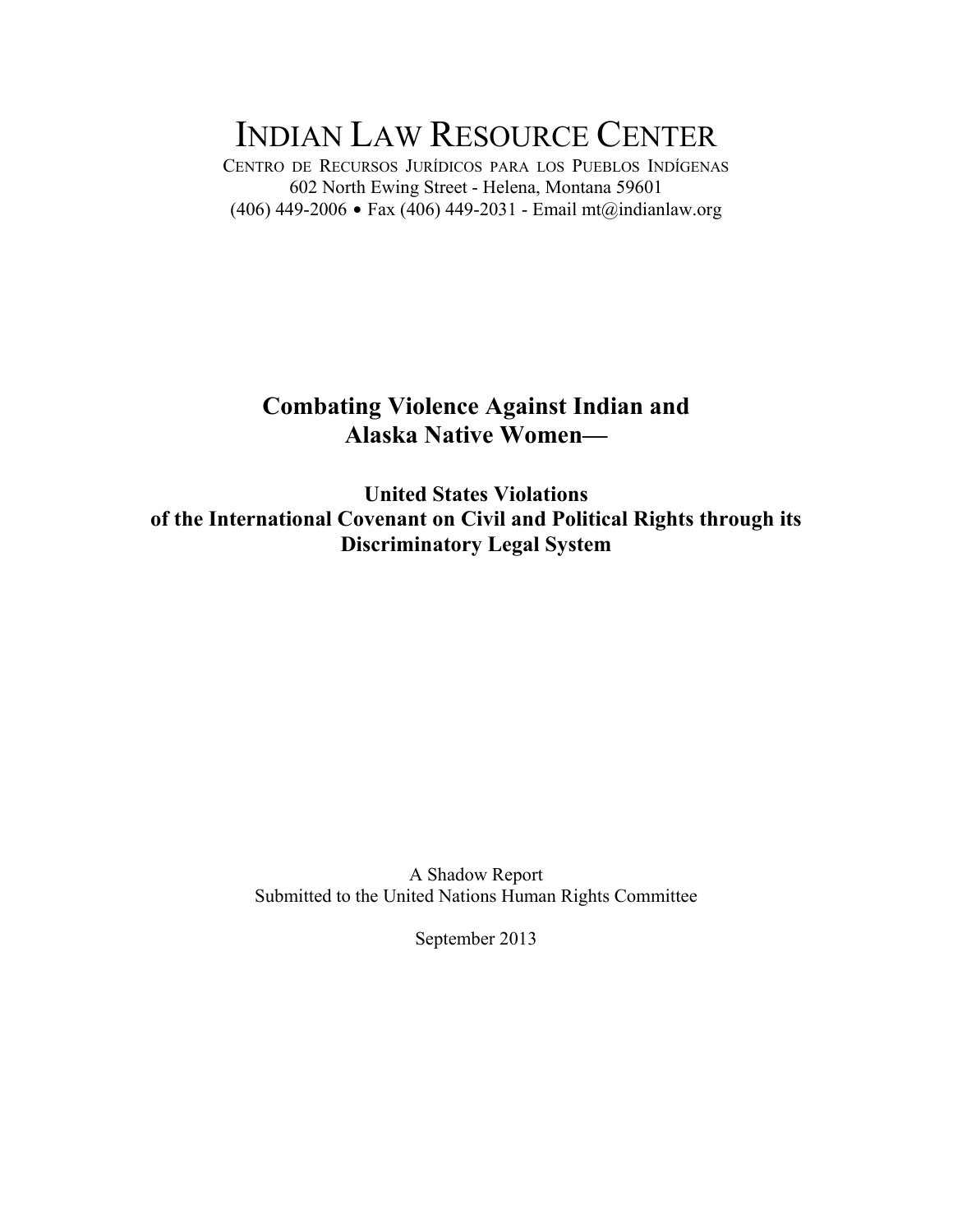### **I. Reporting Organizations**

The Indian Law Resource Center (Center) is the primary author of this report.<sup>[1](#page-1-0)</sup> Endorsing organizations of this shadow report include: the National Congress of American Indians (NCAI) Task Force on Violence Against Women; Clan Star, Inc.; and the National Indigenous Women's Resource Center, Inc. (NIWRC).

#### **II. Introduction and Issue Summary**

The International Covenant on Civil and Political Rights (ICCPR) provides many protections for indigenous peoples. Among these is Article 26, which explicitly recognizes that "[a]ll persons are equal before the law and are entitled without any discrimination to the equal protection of the law." Although the United States ratified the ICCPR, Indian nations, the Center, and others have worked for decades to raise world awareness of the blatant discriminating nature of law in the United States concerning indigenous peoples. Nevertheless, the United States has never addressed its failure to meet its obligations to indigenous peoples under the ICCPR and other international laws, [2](#page-1-1) and the UN Human Rights Committee has never demanded that it do so.

Deeply embedded in United States Indian law and policy are discriminatory doctrines that deny Indian and Alaska Native nations, tribes and individuals certain constitutional rights that are accorded to all other groups and individuals in the United States. Federal court decisions have created most of these discriminatory doctrines, which deny Indian and Alaska Native tribes and nations basic security in their homelands, effective control over the use and development of their resources, and even the right to exist as tribes except at the sufferance of Congress.<sup>[3](#page-1-2)</sup>

Violence against Indian and Alaska Native women is at epidemic proportions and one of the most horrific manifestations of the discriminatory legal system in the United States. Significant areas of federal law and policy fail to meet the United States' obligations under the ICCPR with respect to protecting Indian and Alaska Native women from violence<sup>[4](#page-1-3)</sup> and ensuring nondiscrimination and equality under federal law. Native

<span id="page-1-0"></span><sup>&</sup>lt;sup>1</sup> Founded in 1978 by American Indians, the Center is a  $501(c)(3)$  non-profit legal organization. The Center provides legal assistance to indigenous peoples of the Americas to combat racism and oppression, to protect their lands and environment, to protect their cultures and ways of life, to achieve sustainable economic development and genuine self-government, and to realize their other human rights. The Center seeks to overcome the grave problems that threaten Native peoples by advancing the rule of law, by establishing national and international legal standards that preserve their human rights and dignity, and by challenging the governments of the world to accord justice and equality before the law to all indigenous peoples of the Americas. Learn more at www.indianlaw.org.<br><sup>2</sup> See, e.g., the United Nations Declaration on the Rights of Indigenous Peoples.

<span id="page-1-2"></span><span id="page-1-1"></span><sup>&</sup>lt;sup>3</sup> See generally Indian Law Resource Center, Native Land Law, General Principles of Law Relating to Native Lands and Natural Resources, 2012 Lawyers Edition (West Thomson Reuters). <sup>4</sup> The right to be free of violence is a basic human right under international law. *See, e.g., Jessica Lenahan* 

<span id="page-1-3"></span>*<sup>(</sup>Gonzales) v. United States (August 17, 2011)*. In the *Gonzales* case, the Inter-American Commission on Human Rights heard the first complaint brought by a domestic violence survivor against the United States and determined that the United States violated its obligations under international human rights law by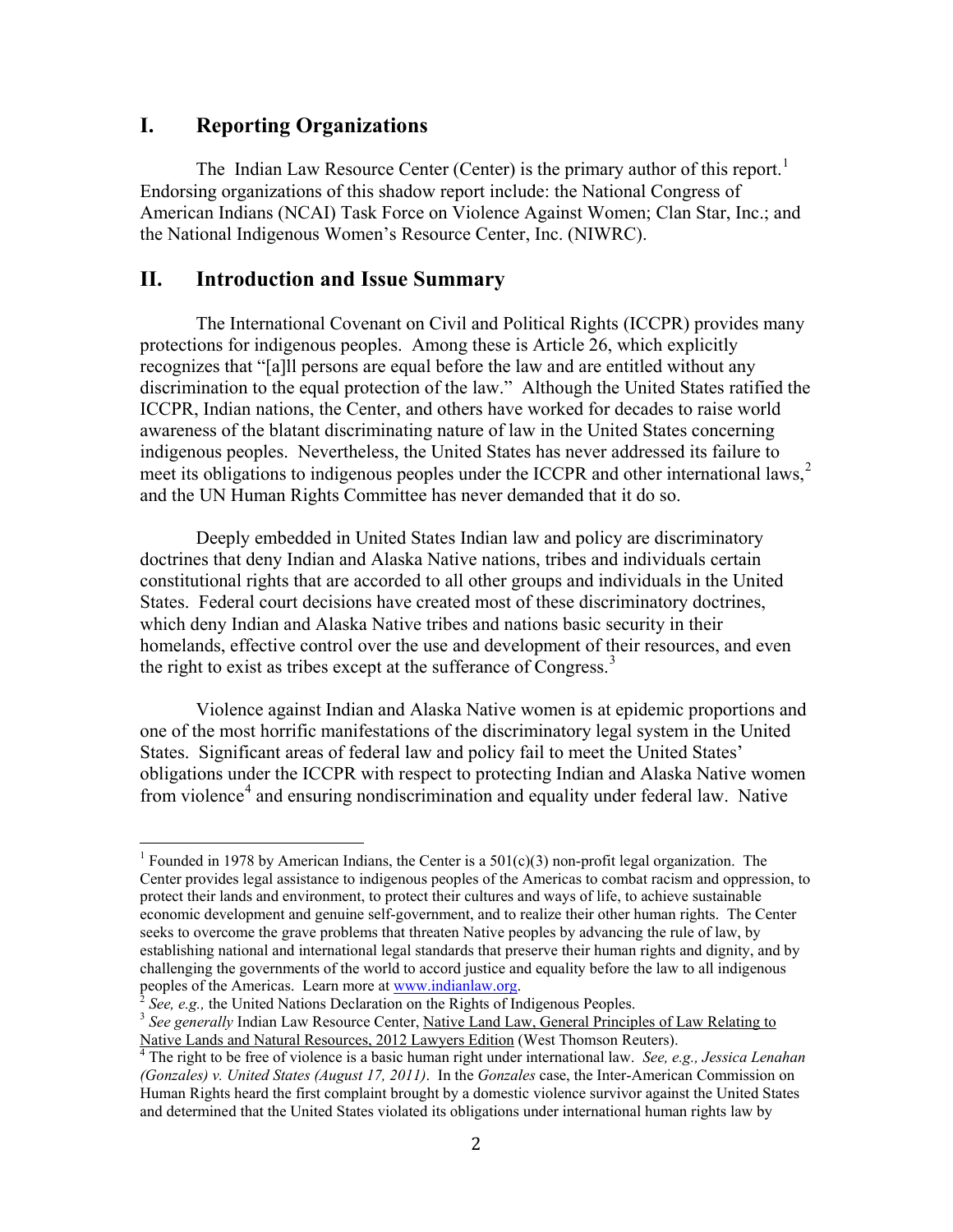women are two and a half times more likely to be assaulted in their lifetime and more than twice as likely to be stalked than other women in the United States.<sup>[5](#page-2-0)</sup> One in three Native women will be raped in their lifetime, and six in ten will be physically assaulted.<sup>[6](#page-2-1)</sup> Worse, the murder rate for Native women is ten times the national average on some reservations.<sup>[7](#page-2-2)</sup> Indian and Alaska Native women are denied meaningful access to justice and experience less protections from violence than other women just because they are Indian and Alaska Native and are assaulted on tribal lands.

United States law places systemic jurisdictional restrictions on Indian and Alaska Native nations and tribes, creating an unworkable and discriminatory, race-based system for administering justice in Native communities−a system highlighting the United States' blatant and continuing failure to meet its obligations under the ICCPR. For decades, United States law has prohibited tribal governments from prosecuting non-Native offenders who commit an estimated [8](#page-2-3)8% of all violent crimes against Native women.<sup>8</sup> This leaves Indian and Alaska Native nations and tribes as the only governments in the United States without legal authority to protect their own citizens from violence perpetrated by any person. These restrictions, coupled with a lack of serious enforcement by federal and state officials having jurisdiction to do so, perpetuate a cycle of extreme rates of violence against Indian and Alaska Native women.

On March 7, 2013, President Obama signed into law the Violence Against Women Reauthorization Act of 2013 (VAWA 2013), historic legislation restoring the inherent sovereignty of Indian nations to exercise concurrent criminal jurisdiction over certain non-Indian perpetrators of domestic violence and dating violence against Native women on Indian lands or who violate protection orders. Today, however, VAWA 2013 is not adequate to stop the epidemic of violence, and significant legal gaps continue to threaten the safety of Indian and Alaska Native women in the United States. In general, the life threatening status quo continues because, unless approved to participate in a special pilot project, tribes may not prosecute non-Indian abusers until March 7, 2015. Even then, stringent requirements, coupled with lack of funding, may delay or even deter exercise of such jurisdiction by some tribes. Because the special domestic violence criminal jurisdiction of tribes is limited under VAWA 2013 and turns on the status of the Indian lands where the crime is committed, it only applies to one of the 229 federally

failing to use due diligence and reasonable measures to protect this woman and her children from domestic violence.

<span id="page-2-0"></span><sup>5</sup> *See, e.g.*, P.L. No. 109-162 § 901 (2006); *see also* U.S. Dep't of Justice, Domestic Violence and Stalking, The Second Annual Report to Congress Under the Violence Against Women Act (1997); U.S. Dep't of Justice, Stalking and Domestic Violence, The Third Annual Report to Congress Under the Violence Against Women Act (1998).

<span id="page-2-1"></span><sup>&</sup>lt;sup>6</sup> See Patricia Tjaden & Nancy Thoenne, U.S. Dep't of Justice, Full Report of the Prevalence, Incidence, and Consequences of Violence Against Women: Findings From the National Violence Against Women Survey 22 ex. 7 (2000).

<span id="page-2-2"></span><sup>7</sup> See GAO, *Indian Country Criminal Justice: Departments of the Interior and Justice Should Strengthen Coordination to Support Tribal Courts, GAO-11-252*, at 5 (October 2011).<br><sup>8</sup> Native women experience a per capita rate of interracial violence far exceeding that of the general

<span id="page-2-3"></span>population with about 88% of the offenders identified by Native women survivors as being non-Indian. *See* Patricia Tjaden & Nancy Thoenne, U.S. Dep't of Justice, Prevalence, Incidence, and Consequences of Violence Against Women: Findings From the National Violence Against Women Survey 9 and 22 (2000).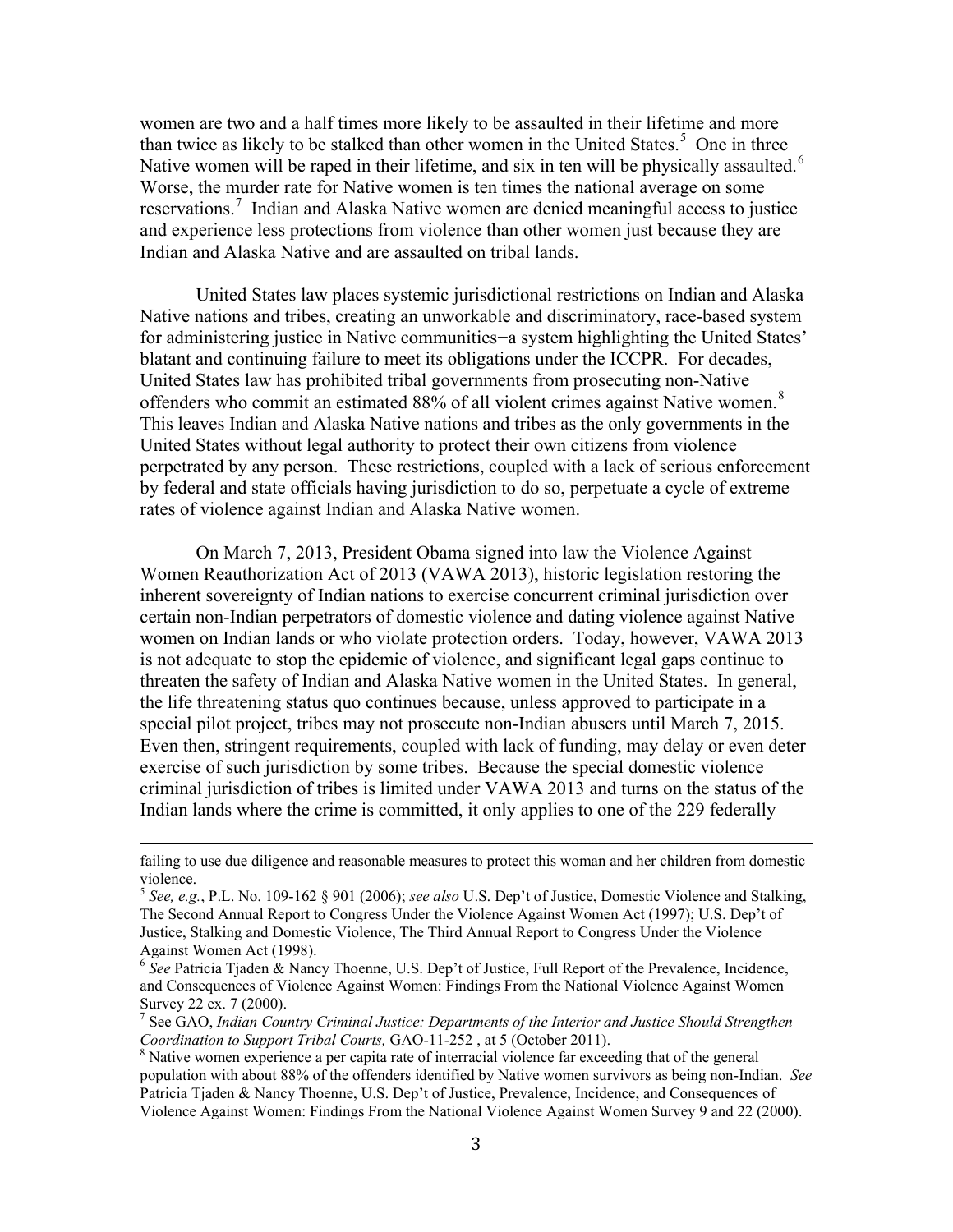recognized tribes located in Alaska. Yet, "Alaska Native women suffer the highest rate of forcible sexual assault in the United States and an Alaska Native woman is sexually assaulted every 18 hours."<sup>[9](#page-3-0)</sup> Further, under VAWA 2013, tribes may not exercise criminal jurisdiction over non-Indians that commit domestic and sexual assaults against Native women on tribal lands unless the non-Indian has significant ties to the tribe.

While VAWA 2013 is an affirmative step forward in remedying some outdated and discriminatory laws, indigenous peoples within the United States, especially Indian and Alaska Native women, continue to be denied justice. Laws in the United States continue to deny basic rights to Indian and Alaska Native nations and tribes and individuals that others in the country freely enjoy, especially rights to be free from discriminatory government action and equal protection under law. The discriminatory nature of United States law demonstrates its continuing disregard for its obligations under the ICCPR and other international laws protecting indigenous peoples.

#### **III. Relevant Question in List of Issues**

Combating violence against Indian and Alaska Native women is included in the UN Human Rights Committee's March 2013 "List of Issues" as part of Issue 20, which asks: "[p]lease provide information on steps taken to prevent and combat domestic violence, and the impact measured, as well as to ensure that acts of domestic violence are effectively investigated and that perpetrators are prosecuted and sanctioned."<sup>[10](#page-3-1)</sup>

#### **IV. U.S. Response**

"The U.S. government's long-standing commitment to addressing violence against women is guided by two key principles: ensuring safety for victims, and holding offenders accountable. The 1994 Violence Against Women Act (VAWA) has been reauthorized in 2000, 2005, and 2013. VAWA is designed to end violence against women by (1) increasing the availability of services for victims of violence; and (2) improving the criminal justice response to crimes of violence against women."<sup>[11](#page-3-2)</sup>

"VAWA has led to significant improvements in the criminal and civil justice systems at the local level where the majority of these crimes are prosecuted. By forging state, local, and tribal partnerships among police, prosecutors, judges, victim advocates, health care providers, faith leaders, and others, federal grant programs help provide victims with the protection and services they need to pursue safe and healthy lives, while simultaneously enabling communities to hold offenders accountable for their violence."<sup>[12](#page-3-3)</sup>

<span id="page-3-0"></span><sup>&</sup>lt;sup>9</sup> S. 1474, Alaska Safe Families and Villages Act of 2013 at  $\S$  2(a)(3).

<span id="page-3-1"></span><sup>&</sup>lt;sup>10</sup> UN Human Rights Committee, *List of issues in relation to the fourth period report of the United States of America (CCPR/C/USA/4 and Corr. 1), 29 April 2013, adopted by the Committee at its 107<sup>th</sup> session (11-*

<span id="page-3-2"></span><sup>28</sup> March 2013) (List of Issues). <sup>11</sup> U.S. Responses to Questions from the UN HRC Concerning the Fourth Periodic Report of the U.S. on the ICCPR List of Issues, Paragraph 105.

<span id="page-3-3"></span><sup>&</sup>lt;sup>12</sup> U.S. Responses to Questions from the UN HRC Concerning the Fourth Periodic Report of the U.S. on the ICCPR List of Issues, Paragraph 106.